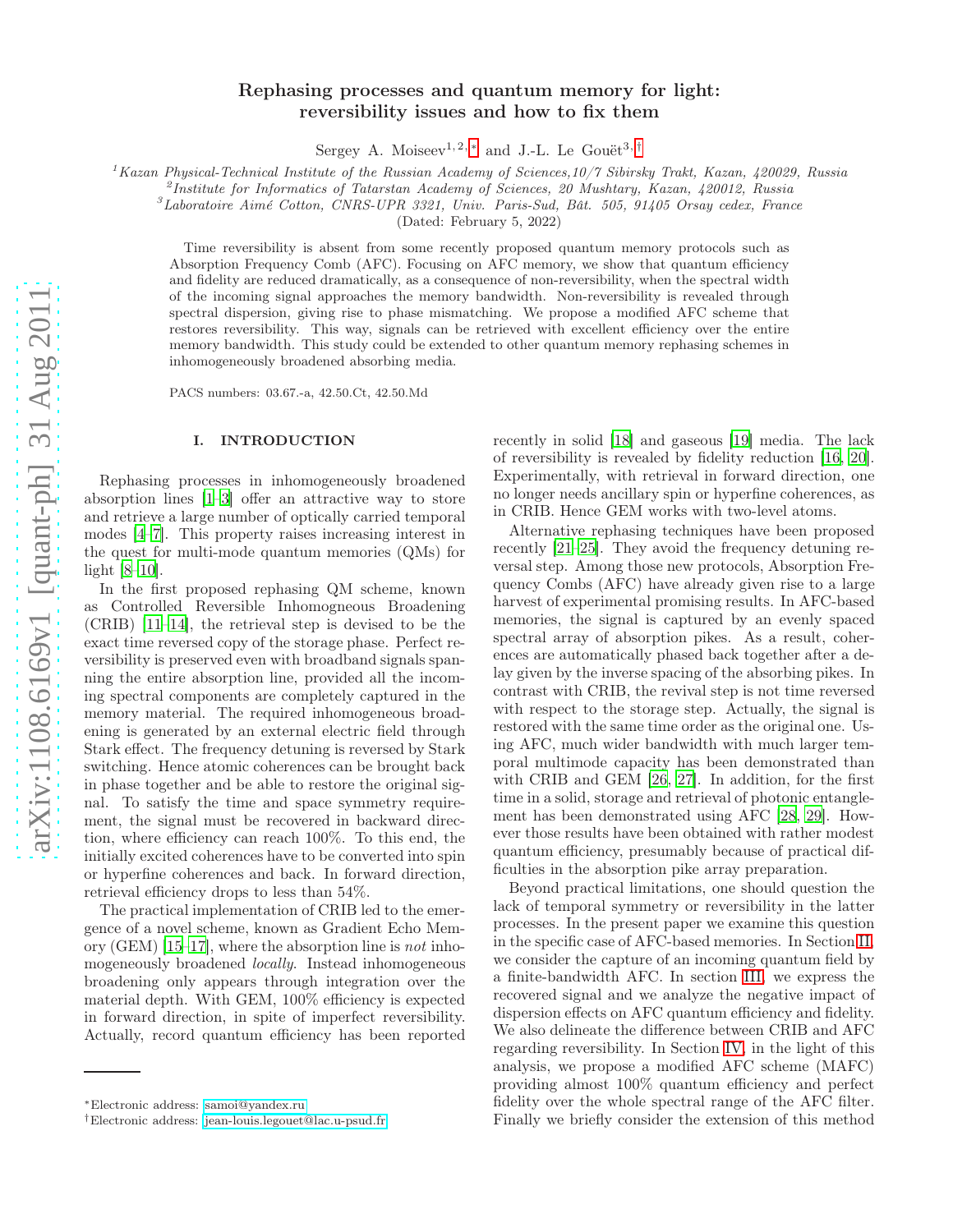

<span id="page-1-1"></span>FIG. 1: AFC filter  $C(\Delta)$  uniformly engraved over the entire width of an inhomogeneously broadened absorption line  $G(\Delta)$ . The initial inhomogeneous width, the absorbing pike profile and the incoming signal spectrum are respectively denoted as  $\Delta_{in}$ ,  $\kappa(\Delta)$  and  $A_p(\Delta)$ .

to other non-reversible QM for light protocols.

# <span id="page-1-0"></span>II. CAPTURING THE INCOMING SIGNAL

Following the basic scheme of photon echo QM, we consider an ensemble of three-level atoms initially prepared in the ground state  $|1\rangle = \prod_{n=1}^{N}$  $\prod_{j=1} |1\rangle_j$ . The quantum dynamics of the light-matter system is described by linearized Maxwell-Bloch equations. In the weak field limit, the jth atom coherence  $\mathbf{S}(\tau, \Delta_j, z_j) = |1\rangle_{jj} \langle 2|$  is driven by the signal field  $\mathbf{A}_p(\tau,z)$  according to:

$$
\partial_{\tau}\hat{S}(\tau,\Delta_j,z) = -i(\omega_o + \Delta_j)\mathbf{S}(\tau,\Delta_j,z) \n+ ig\mathbf{A}_p(\tau,z) \exp{-i\omega_p\tau}, \qquad (1)
$$

where  $\omega_o$  and  $\omega_p$  respectively denote the atomic transition central frequency and the signal field carrier frequency, and  $\tau = t - z/c$  represents time in the moving frame. The radiative reaction of the atoms to electromagnetic excitation is expressed at a macroscopic level, involving average over many atoms and substituting a continuous medium to the discrete atom distribution. This scale change is mediated by the macroscopic coherence:

$$
\mathbf{S}(\tau,z) = \int d\Delta C(\Delta) \mathbf{S}(\tau,\Delta,z),\tag{2}
$$

where average at position z is performed over the transition frequency distribution  $C(\Delta)$ . The light field propagation is then described by:

<span id="page-1-4"></span>
$$
\partial_z \mathbf{A}_p(\tau, z) = i\beta \exp{\{i\omega_p \tau\}} \mathbf{S}(\tau, z), \tag{3}
$$

where  $\beta = \pi (n_o S_o)(g^*/c)$  is function of the atomic concentration  $n_o$ , the light-beam cross-section  $S_o$  and the photon-atom coupling constant g.

Let us consider an ideal AFC structure, uniformly engraved over the entire available inhomogeneous width, as depicted in Fig[.1:](#page-1-1)

$$
C(\Delta) = \frac{1}{\kappa(0)\delta} \left[ \text{III} \left( \frac{\Delta}{\delta} \right) \otimes \kappa(\Delta) \right] G(\Delta) \tag{4}
$$

where  $III(x) = \sum_{n} \delta(x - n)$  represents a Dirac comb, and  $\kappa(\Delta)$  stands for the profile of each comb tooth. The widths of  $G(\Delta)$  and  $\kappa(\Delta)$  are denoted  $\Delta_{in}$  and b respectively. They satisfy the condition  $b \ll \delta \ll \Delta_{in}$ . Both  $G(\Delta)$  and  $\kappa(\Delta)$  are normalized according to :

$$
\int G(\Delta)d\Delta = \int \kappa(\Delta)d\Delta = 1.
$$
 (5)

The normalization factor  $[\kappa(0)\delta]^{-1} \approx b/\delta$  makes  $C(\Delta)$ coincide with the initial distribution  $G(\Delta)$  at the top of the comb teeth. Solving the Bloch equation [\(1\)](#page-1-2) and summing over  $\Delta$  one obtains:

<span id="page-1-3"></span>
$$
\mathbf{S}(\tau,z) = ig e^{-i\omega_p \tau} \int_{-\infty}^{\tau} d\tau' \mathbf{A}_p(\tau',z) \int d\Delta C(\Delta) e^{-i\Delta(\tau-\tau')}.
$$
\n(6)

The Dirac comb satisfies the Fourier transform property:

$$
\int dx \mathbf{III}(x) e^{-ixu} = \mathbf{III}\left(\frac{u}{2\pi}\right). \tag{7}
$$

Therefore :

<span id="page-1-7"></span>
$$
\int d\Delta C(\Delta)e^{-i\Delta t} = \frac{1}{\kappa(0)\delta} \sum_{n} \tilde{\kappa} \left(\frac{2\pi n}{\delta}\right) \tilde{G}\left(t - \frac{2\pi n}{\delta}\right),\tag{8}
$$

where  $\tilde{f}(t) = \int d\Delta f(\Delta) e^{-i\Delta t}$ . Substitution into Eq.[\(6\)](#page-1-3) leads to:

<span id="page-1-6"></span>
$$
\mathbf{S}(\tau,z) = \sum_{n} \mathbf{S}^{(n)}(\tau,z),\tag{9}
$$

<span id="page-1-2"></span>where:

$$
\mathbf{S}^{(n)}(\tau,z) = ig e^{-i\omega_p \tau} \frac{1}{\kappa(0)\delta} \tilde{\kappa} \left(\frac{2\pi n}{\delta}\right)
$$

$$
\int_0^\infty d\tau' \mathbf{A}_p(\tau - \tau', z) \tilde{G}\left(\tau' - \frac{2\pi n}{\delta}\right). \quad (10)
$$

Because of causality, expressed by the lower boundary in the integral, the sum runs over positive n values only. According to this expression, the macroscopic coherence revives periodically, with  $2\pi/\delta$  time intervals.

If the incoming signal is much shorter than  $2\pi/\delta$ , the n-indexed terms do not overlap. Each one represents the coherence revival at time  $2n\pi/\delta$ . The  $n = 0$  term is involved in the instantaneous signal propagation. Then  $Eq.(3)$  $Eq.(3)$  reduces to:

$$
\partial_z \mathbf{A}_p(\tau, z) = -\frac{\beta g}{\kappa(0)\delta} \int_0^\infty d\tau' \mathbf{A}_p(\tau - \tau', z) \tilde{G}(\tau'). \tag{11}
$$

where we have replaced  $\tilde{\kappa}(0)$  par 1, in accordance with the normalization condition, and we have dropped the  $e^{-i(\omega_o - \omega_p - i\gamma)\tau'}$  factor, very close to unity. The spectral amplitude, defined as  $\mathbf{A}_p(\omega, z) =$ unity. The spectral amplitude, defined as  $\mathbf{A}_p(\omega, z) = \int_{-\infty}^{\infty} d\tau \mathbf{A}_p(\tau, z) \exp\{i\omega \tau\}$  satisfies the familiar equation:

<span id="page-1-5"></span>
$$
\partial_z \tilde{\mathbf{A}}_p(\omega, z) + i \frac{\omega_p}{2c} \chi(\omega) \tilde{\mathbf{A}}_p(\omega, z) = 0, \quad (12)
$$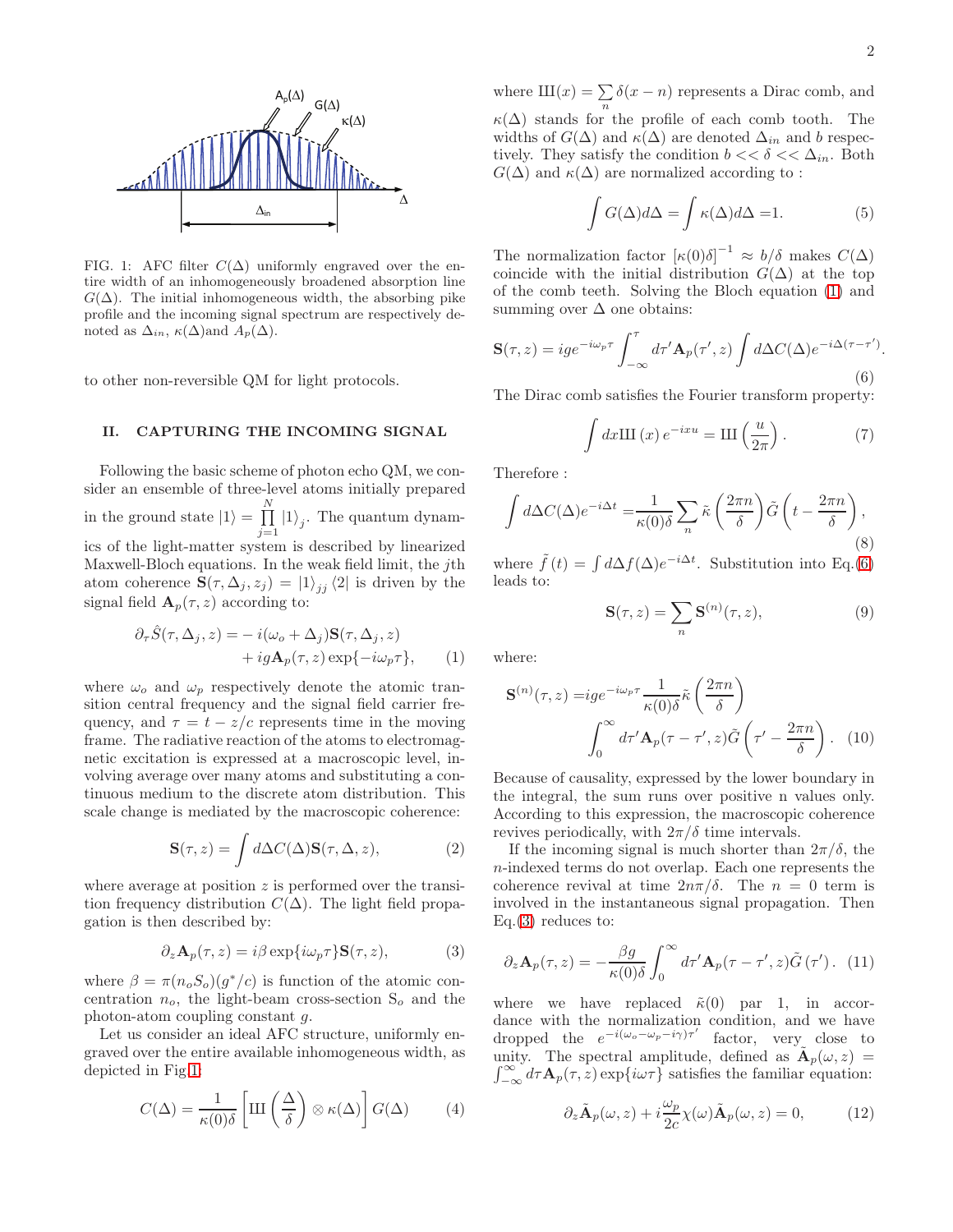where the real and imaginary parts of susceptibility  $\chi(\omega)$ respectively read as:

<span id="page-2-2"></span>
$$
\chi'(\omega) = \frac{c}{\omega_p} \alpha(0) \frac{1}{\pi} P \int_{-\infty}^{\infty} \frac{G(\Delta)/G(0)}{\omega - \Delta} d\Delta, \qquad (13)
$$

<span id="page-2-1"></span>
$$
\chi''(\omega) = -\frac{c}{\omega_p} \alpha(\omega), \tag{14}
$$

where P denotes the Cauchy principal value and the linear absorption coefficient is given by:

<span id="page-2-5"></span>
$$
\alpha(\omega) = \frac{2\pi\beta g}{\kappa(0)\delta} G(\omega).
$$
 (15)

One easily solves Eq.[\(12\)](#page-1-5) as:

.

$$
\tilde{\mathbf{A}}_p(\omega, z) = \exp\{-i\frac{\omega_p}{2c}\chi(\omega)z\}\tilde{\mathbf{A}}_p(\omega, 0)
$$

With respect to the initial atomic distribution, the absorption coefficient is modified by the factor  $[\kappa(0)\delta]^{-1} \approx$ b/δ. When  $G(\Delta)$  is symmetric,  $\chi'(0) = 0$  and  $|\chi'(\omega)|$ increases almost linearly for  $|\omega|/\Delta_{in} \leq 1$ .

Contemplating Eqs.[\(12](#page-1-5)[-14\)](#page-2-1), one must remember they rely on the assumption that the incoming signal spectrum is much broader than the absorbing comb structure. Hence  $\chi(\omega)$ , representing a coarse graining approximation of the comb susceptibility, is expressed in terms of AFC envelope  $G(\Delta)$ . Then  $\chi(\omega)$  exhibits the features of an absorption line, with abnormal dispersion within the absorption profile. Should the absorption coefficient  $\omega_p \chi^{\prime\prime}(\omega)/c$  be large enough, this may result in negative group velocity and so-called superluminal propagation [\[30](#page-6-20)].

As an illustration, let both  $G(\Delta)$  and  $\kappa(\Delta)$  be given a gaussian profile according to:

$$
G(\Delta) = \sqrt{\frac{\zeta}{\pi}} \frac{1}{\Delta_{in}} \exp\left(-\zeta \frac{\Delta^2}{\Delta_{in}^2}\right)
$$

$$
\kappa(\Delta) = \sqrt{\frac{\zeta}{\pi}} \frac{1}{b} \exp\left(-\zeta \frac{\Delta^2}{b^2}\right)
$$

where  $\zeta = 4\text{Ln}(2)$ , and  $\Delta_{in}$  and b stand for the full width at half maximum (FWHM) of the respective shapes. Assuming  $\delta \gg b$ , substitution in Eqs [\(13\)](#page-2-2) and [\(14\)](#page-2-1) leads to:

$$
\chi'(\omega) = -\frac{c}{\omega_p} \alpha_o \exp\left(-\zeta \frac{\omega^2}{\Delta_{in}^2}\right) \operatorname{Erfi}\left(-\sqrt{\zeta} \frac{\omega}{\Delta_{in}}\right)
$$

and:

$$
\chi''(\omega) = -\frac{c}{\omega_p} \alpha_o \exp\left(-\zeta \frac{\omega^2}{\Delta_{in}^2}\right)
$$

where  $\alpha_o = \frac{2\pi b}{\delta} \frac{\beta g}{\Delta_{in}}$ . In the central region of the absorption profile, dispersion  $\omega_p \chi'(\omega)/c$  is close to the linear approximation  $\rho \alpha_o \omega / \Delta_{in}$ , with  $\rho \approx 1.385$ , and  $|\omega_p \chi'(\omega)/c|$ is equal to the absorption coefficient at  $|\omega/\Delta_{in}| = 0.425$ .

#### <span id="page-2-0"></span>III. SIGNAL RECOVERY

As already pointed out, the macroscopic coherence revives periodically, giving rise to delayed responses. In the framework of filtering by an infinitely broad AFC, an exact replica of the incoming signal can be retrieved in backward direction at time  $2\pi/\delta$  with 100% efficiency [\[22\]](#page-6-21). This way, AFC storage appears to be perfectly reversible. Emission in backward direction involves two counterpropagating  $\pi$ -pulses. They convert the optical atomic coherence into a long-lived coherence and back, extending the storage time well beyond  $2\pi/\delta$ . When restored by the second  $\pi$ -pulse, the optical coherence phase has been changed by  $2kz$ , which causes emission in backward direction. In the case of CRIB, perfect reversibility in backward direction can be achieved without the restriction of infinitely broad processing band-width [\[31\]](#page-7-0). We precisely aim at clarifying this point in the case of AFC.

Following the lines of refs [\[22,](#page-6-21) [31](#page-7-0)], we restrict the discussion to the backward retrieval scheme. Let  $\mathbf{A}_r(\tilde{\tau},z)$ represent the retrieved field in terms of the new moving frame coordinates  $\tilde{\tau} = t + z/c$ ,  $z = z$ . In this frame the field equation reads as:

<span id="page-2-3"></span>
$$
-\frac{\partial}{\partial z}\mathbf{A}_r(\tilde{\tau},z) = i\beta \exp\{i\omega_o \tilde{\tau}\} \mathbf{S}(\tilde{\tau},z),\tag{16}
$$

where  $S(\tilde{\tau}, z)$  is comprised of the first revival of the atomic coherence previously excited by the signal field, and of the instantaneous response of the medium to the retrieved field. Components  $\mathbf{S}^{(1)}(\tilde{\tau},z)$  and  $\mathbf{S}^{(0)}(\tilde{\tau},z)$ , as defined in Eq.[\(10\)](#page-1-6), respectively describe those two contributions. Substitution in Eq.[\(16\)](#page-2-3) leads to:

$$
-\frac{\partial}{\partial z}\tilde{\mathbf{A}}_r(\omega, z) = \frac{\omega_p}{2c} \{i\chi(\omega)\tilde{\mathbf{A}}_r(\omega, z) + 2\tilde{\kappa}(2\pi/\delta)\chi''(\omega)\}\tilde{\mathbf{A}}_p(\omega, z),
$$
 (17)

Solving in z and Fourier transforming back to the time domain leads to the retrieved field expression at the medium output, i.e. in the front side at  $z = 0$ :

<span id="page-2-4"></span>
$$
\mathbf{A}_r(\tilde{\tau},0) = \tilde{\kappa}(2\pi/\delta) \int_{-\infty}^{\infty} \frac{d\omega}{2\pi} \Gamma(\omega) \tilde{\mathbf{A}}_p(\omega,0) \exp(-i\omega \tilde{\tau}),\tag{18}
$$

where the complex efficiency  $\Gamma(\omega)$  reads as:

$$
\Gamma(\omega) = \frac{1 - \exp[i\omega_p \chi(\omega) L/c]}{\{1 - i\chi'(\omega)/\chi''(\omega)\}}.
$$
\n(19)

With absorbing pikes much narrower than their spacing,  $\tilde{\kappa}(2\pi/\delta)$  is close to 1. Further assuming  $G(\Delta)$  to be continuous , one can make factor  $\left\{1-\exp[i\frac{\omega}{c}\chi(\omega)L]\right\}$ arbitrarily close to 1 over the signal spectral range by increasing the medium thickness L. Still the signal is not recovered with 100% efficiency.

The frequency dependent weight factor  $1/[1-i\chi'(\omega)/\chi''(\omega)]$  distorts and depletes the retrieved signal. The quantity  $\chi'(\omega)/\chi''(\omega)$  represents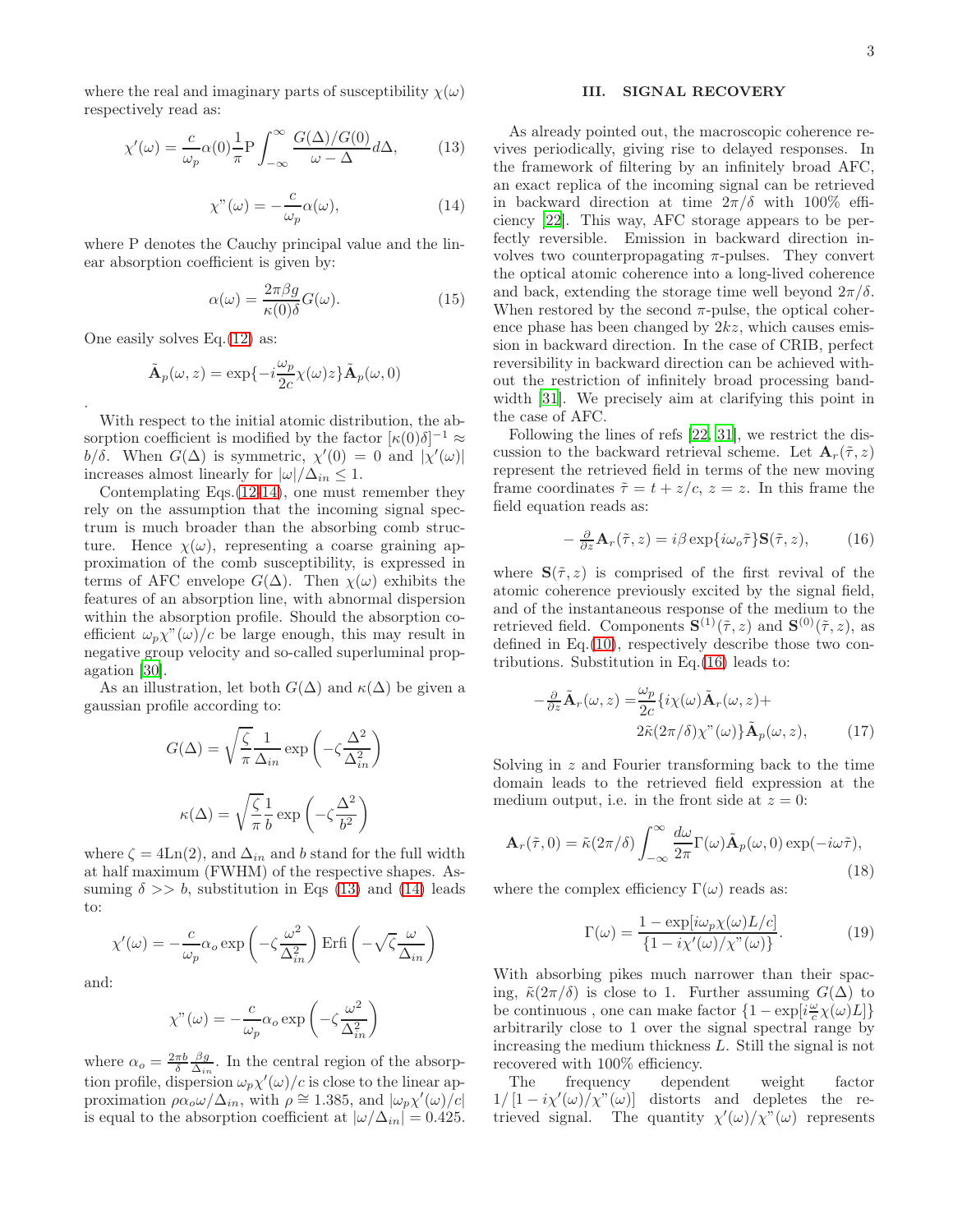nothing but the spatial phase mismatching that builds up over a round trip in the medium, down to the inverse absorption coefficient corresponding to the penetration depth. All the spectral components are depleted independently. Indeed, the phase mismatch builds up between the atoms and the signal field, at each frequency.

At this stage, the difference with CRIB can be clearly understood. In AFC-based memory, the part of information in channel  $\omega$  that is captured at depth z undergoes the frequency dependent  $\omega_p \chi'(\omega) z/c$  phase shift, down to the storage position. The same phase shift is accumulated on the way back to the input surface when the signal is restored, which doubles the phase shift. In CRIB, the same superluminal feature takes place. However, information captured in channel  $\omega$  is transferred to channel  $-\omega$  when the frequency detuning is reversed. Hence, because  $\chi'(\omega)$  is an odd function of  $\omega$ , the information initially captured at  $\omega$ , and retrieved at  $-\omega$ , undergoes phase shift  $-\omega_p \chi'(\omega) z/c$  on the way back to the material surface, which cancels the phase shift accumulated on the way in [\[31\]](#page-7-0). This is made possible because the detuning reversal does not affect propagation, at least when the inhomogeneously broadened atomic spectral distribution is symmetric with respect to the reversal center. Hence the susceptibility remains unchanged all along the process.

Despite the non-reversibility of AFC-based memory, the phase shift vanishes in the infinitely broad AFC limit considered in previous works. However, retrieval may be significantly altered when the signal bandwidth gets similar to the AFC width. Indeed  $\chi'(\omega)/\chi''(\omega)$  variation over the AFC spectrum may exceed unity. For instance, in the frame of previously considered AFC gaussian envelope,  $\chi'(\omega)/\chi''(\omega) \cong \rho \omega/\Delta_{in}$  for  $|\omega|/\Delta_{in} < 1$ . This may strongly affect both the quantum efficiency and fidelity, as discussed in the following.

# A. Quantum efficiency

The memory quantum efficiency  $(QE)$  is defined as:

<span id="page-3-1"></span>
$$
Q = \frac{\int_{-\infty}^{\infty} d\omega \left\langle \tilde{\mathbf{A}}_r^+(\omega, 0) \tilde{\mathbf{A}}_r(\omega, 0) \right\rangle}{\int_{-\infty}^{\infty} d\omega \left\langle \tilde{\mathbf{A}}_p^+(\omega, 0) \tilde{\mathbf{A}}_p(\omega, 0) \right\rangle}
$$
(20)

where quantum averaging is performed over the initial state of light field. The spectral density of the input light intensity can be expressed as  $I_p(\omega)$  =  $\left\langle \tilde{\mathbf{A}}_p^+(\omega,0)\tilde{\mathbf{A}}_p(\omega,0)\right\rangle$ . Then, substitution of Eqs [\(18\)](#page-2-4) and  $(24)$  into Eq.  $(20)$  leads to:

<span id="page-3-3"></span>
$$
Q = [\tilde{\kappa}(2\pi/\delta)]^2 \tilde{Q},\tag{21}
$$

where:

<span id="page-3-4"></span>
$$
\tilde{Q} = \int_{-\infty}^{\infty} d\omega |\Gamma(\omega)|^2 I_p(\omega) / \int_{-\infty}^{\infty} d\omega I_p(\omega), \qquad (22)
$$



<span id="page-3-2"></span>FIG. 2: Quantum efficiency  $Q_G$  as a function of relative bandwidth  $\omega_p/\Delta_{in}$  when both the AFC and the captured signal are Gaussian shaped. Atomic decoherence is ignored and the optical depth is infinite.

Quantum efficiency critically depends on the narrowness of the absorbing pikes through factor  $[\tilde{\kappa}(2\pi/\delta)]^2$  that approaches 1 when  $b \ll \delta$ .

As an illustration, let a Gaussian shaped signal  $I_p(\omega)$  =  $I_p(0)\sqrt{\frac{\zeta}{\pi}}\frac{1}{\Delta_p}\exp\left(-\zeta\frac{\omega^2}{\Delta_p^2}\right)$  $\frac{\omega^2}{\Delta_p^2}$  be captured through the previously considered Gaussian shaped AFC. Under assumption of infinite optical depth, QE can be expressed for  $\Delta_p/\Delta_{in}$  < 1 as:

$$
Q_G = \frac{\left[\tilde{\kappa}(2\pi/\delta)\right]^2 \sqrt{\pi/2}}{0.9|\Delta_p/\Delta_{in}|} \exp\left\{\frac{1}{2(0.9\Delta_p/\Delta_{in})^2}\right\}
$$
  
Erfc $\left\{\frac{1}{0.9\sqrt{2}|\Delta_p/\Delta_{in}|}\right\}$ . (23)

The corresponding QE is plotted in Fig[.2](#page-3-2) as a function of the relative bandwidth  $\Delta_p/\Delta_{in}$ . It appears that QE drops below 90% when the signal bandwidth exceeds 0.3 times the AFC width. The decrease can be even stronger for different spectral shapes, such as a Lorentzian.

The extension to multiple temporal mode storage is straightforward when the different temporal modes do not overlap. Then multimode QE coincides with the single mode efficiency, provided the comb shape does not change during the capture of the mode train.

#### <span id="page-3-5"></span>B. Fidelity

The memory fidelity is expressed in terms of the output state projection on the input state. Let the signal field be prepared in a single photon state:

<span id="page-3-0"></span>
$$
|\psi_{in}(t)\rangle = \int_{-\infty}^{\infty} d\omega f_p(\omega) \exp\{-i\omega t\} \mathbf{a}^+(\omega) |0\rangle \qquad (24)
$$

where the creation and annihilation operators  $\mathbf{a}^+(\omega)$  and  $\mathbf{a}(\omega')$  obey the commutation relation  $[\mathbf{a}(\omega'), \mathbf{a}^+(\omega)] =$  $\delta(\omega - \omega')$ , and where the spectral distribution  $f_p(\omega)$  satisfies the normalization condition:

$$
\int_{-\infty}^{\infty} d\omega |f_p(\omega)|^2 = 1.
$$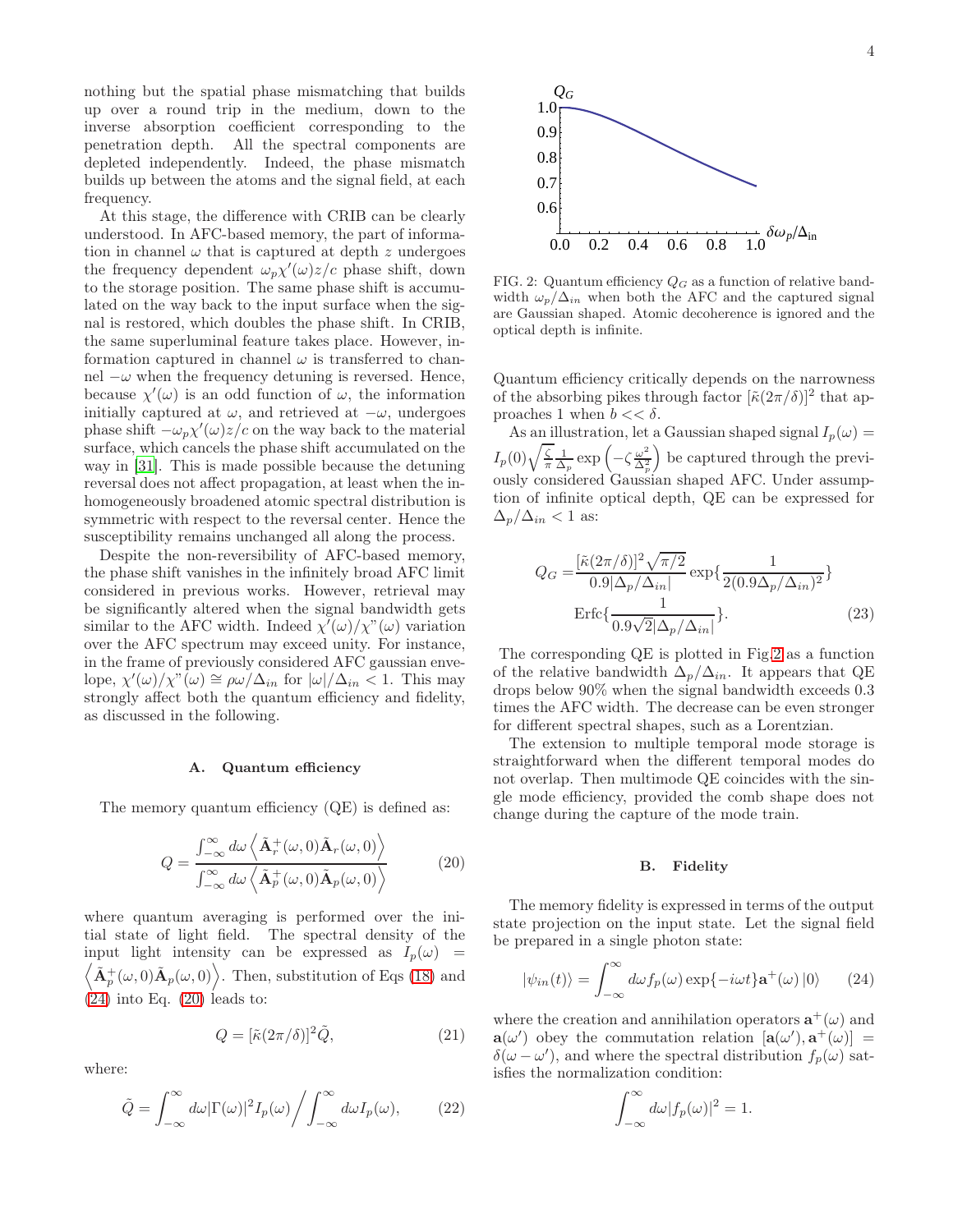The normalized output state can be derived from Eq. [\(18\)](#page-2-4) as:

$$
|\psi_{out}(t)\rangle = \int_{-\infty}^{\infty} d\omega \Gamma(\omega) f_p(\omega) \exp[-i\omega(t-T)] \mathbf{a}^+(\omega) |0\rangle
$$

$$
\int \left[ \int_{-\infty}^{\infty} d\omega |\Gamma(\omega) f_p(\omega)|^2 \right]^{1/2} \tag{25}
$$

where  $T$  represents the total storage duration. Then, defining fidelity as  $F = |\langle \psi_{out}(t) | \psi_{in}(t-T) \rangle|^2$ , one readily obtains:

$$
F = \left| \int_{-\infty}^{\infty} d\omega \Gamma(\omega) |f_p(\omega)|^2 \right|^2 / \int_{-\infty}^{\infty} d\omega |\Gamma(\omega) f_p(\omega)|^2
$$
\n(26)

Fidelity can be optimized independently of QE. Fidelity does not depend on pike narrowness, instead of  $QE$  (see Eq.  $(21)$ ). Moreover, while QE drops to zero at small optical density, fidelity can approach 100% in the same conditions. Indeed,  $\Gamma(\omega) \cong \omega_p \chi^{\gamma}(\omega) L/c$  when  $\omega_p \chi^{\prime\prime}(\omega) L/c \ll 1$  and, provided absorption is uniform over the signal bandwidth, substitution in Eq. [\(26\)](#page-4-1) leads to  $F \approx 100\%$ , which is consistent with recent experimental results [\[28](#page-6-18), [29](#page-6-19)].

In the extreme opposite conditions of infinite optical density, a situation of interest is offered by symmetric spectral shapes, with  $|f_p(\omega)|^2 = |f_p(-\omega)|^2$ . Broadband symmetric shapes should indeed be used to make the best of the memory multimode capacity. Then, since  $\chi'(\omega) = -\chi'(\omega)$ , Eq. [\(26\)](#page-4-1) reduces to:

$$
F = \int_{-\infty}^{\infty} d\omega \frac{|f_{p,s}(\omega)|^2}{\{1 + [\chi'(\omega)/\chi''(\omega)]^2\}}.
$$
 (27)

In this situation, phase mismatching affects fidelity in quite the same way as  $QE$  (see Eq.  $(22)$ ).

In summary, phase mismatching significantly alters both quantum efficiency and fidelity of finite bandwidth AFC quantum memory. In the next section we propose a method to compensate dispersion effects in order to take better advantage of the AFC bandwidth and of the memory multimode capacity.

# <span id="page-4-0"></span>IV. MODIFIED AFC SCHEME WITH COMPENSATED SPECTRAL DISPERSION

As discussed above, the AFC memory is affected by spectral dispersion. Dispersion leads to superluminal propagation features and to phase mismatching of the retrieved field. Phase mismatching reflects incomplete light-atoms reversibility, in contrast with the CRIB scheme [\[31\]](#page-7-0). In order to restore reversibility, we propose a modified AFC (MAFC) scheme that cancels the dispersion effect.



<span id="page-4-2"></span>FIG. 3: Modified AFC. The AFC is contained between two absorbing lines. Those lines give rise to positive dispersion and slow light effect that compensate the AFC-induced negative dispersion and fast light feature.

<span id="page-4-1"></span>

<span id="page-4-3"></span>FIG. 4: variations of  $\chi'_{A}(\omega)$  (dashed line),  $\chi'_{s}(\omega)$  (dasheddotted line) and  $\chi'_{M}(\omega)$  (solid line) over the AFC spectral range. The AFC fast light effect (negative dispersion) is compensated by the slow light effect (positive dispersion) induced by the side lines.

While fast light features spoil AFC memory reversibility, the opposite slow light effect can also be observed in the context of linear absorption, as discussed [\[32\]](#page-7-1) and experimentally demonstrated recently [\[33](#page-7-2)[–35\]](#page-7-3). Indeed slow light is not specific to non-linear processes such as electromagnetically induced transparency (EIT), but can also merely result from the existence of a transparency window within an absorption profile. This suggests us to compensate the AFC superluminal effect by simply inserting the memory comb within the transparent spectral interval between two aborbing lines.

The MAFC principle is sketched in Fig. [3.](#page-4-2) The AFC occupies the central part of the absorption profile. A rectangular shape is assigned to the  $G_o(\Delta)$  AFC envelope. This function is flat over the  $\Delta_{in}$ -wide memory bandwidth and drops to zero outside this interval. On the sides of the AFC, the absorption lines  $G_s(\Delta + \Delta_o/2)$ and  $G_s(\Delta-\Delta_o/2)$  generate the slow light effect that will cancels the fast light feature induced by the AFC. The line centers are separated by interval  $\Delta_o$ . Spectral hole burning techniques [\[26,](#page-6-16) [28,](#page-6-18) [34](#page-7-4), [36](#page-7-5)] can be used to shape such a complex absorption profile.

Let the normalized rectangular AFC envelope be de-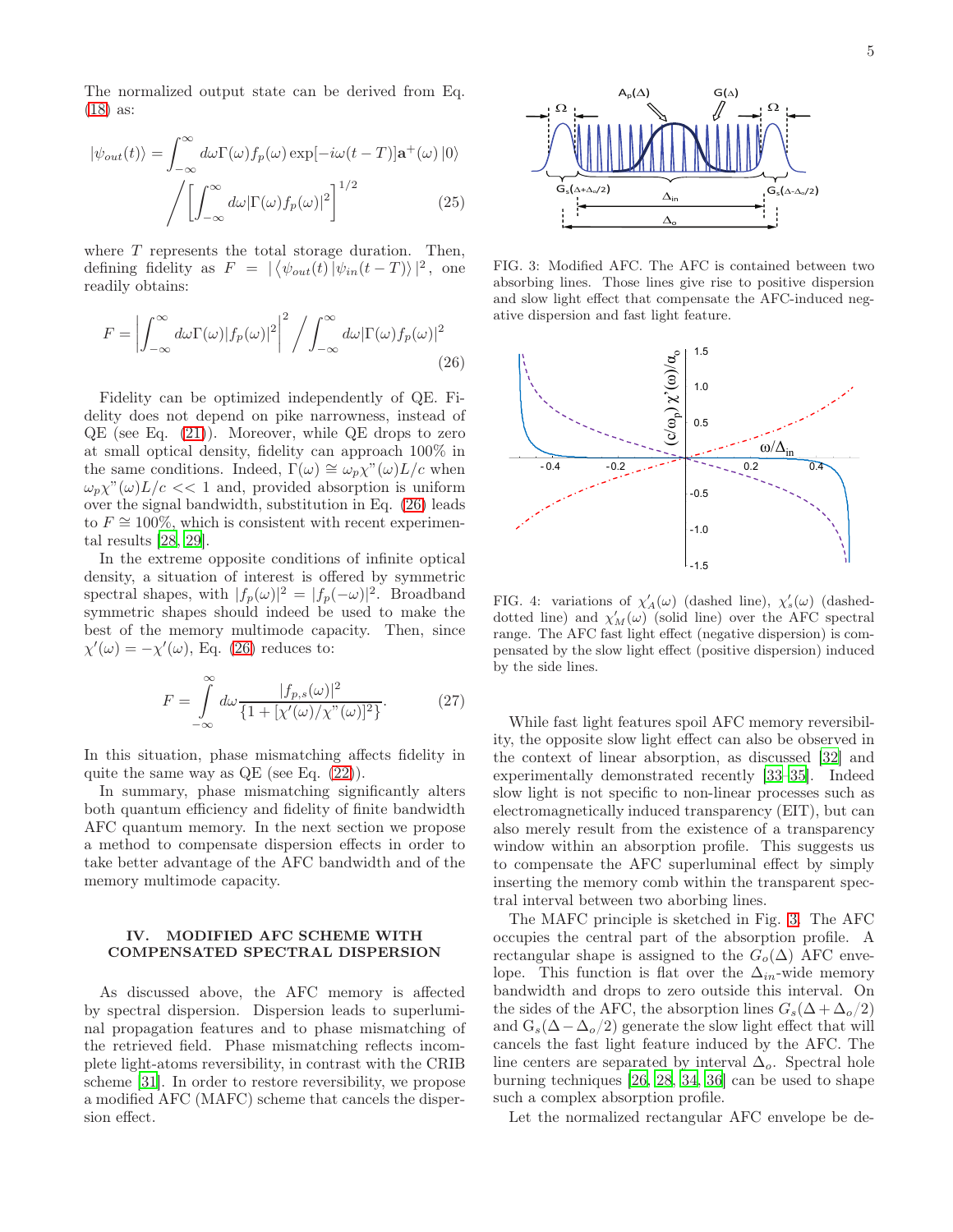

<span id="page-5-0"></span>FIG. 5: AFC (dashed-dotted line) and MAFC (solid line) spectral distribution of  $1/ (1 + [\chi'(\omega)/\chi''(\omega)]^2)$  over the AFC bandwidth.

fined as:

$$
G_o(\Delta) = \begin{cases} \frac{1}{\Delta_{in}}, |\Delta| < \Delta_{in}/2\\ 0, |\Delta| > \Delta_{in}/2 \end{cases},
$$
 (28)

The absorption lines on the sides are given the following normalized shape:

$$
G_s(\Delta \pm \Delta_o/2) = \frac{\Omega}{\pi [(\Delta \pm \Delta_o/2)^2 + \Omega^2]},\qquad(29)
$$

Rectangular shaped AFC was typical in recent experiments [\[21](#page-6-14), [26](#page-6-16), [28,](#page-6-18) [29](#page-6-19), [36\]](#page-7-5). However the role of the side parts of the absorption profile was not discussed.

We aim at making the real part of susceptibility vanish over the AFC. We rely on two adjustable parameters, namely the relative amplitude  $f_s$  of the side lines and their relative spacing  $\Delta_o/\Delta_{in}$ , to optimize the suppression of dispersion effects.

One should be aware that the present AFC departs from our assumptions in sections [II](#page-1-0) and [III.](#page-2-0) In those sections the AFC envelope was represented by a continuous function. Therefore one could make the optical density arbitrarily large over the entire processing spectral range by increasing the medium thickness L. In the present case, the AFC is sharply cut on the edges. Therefore signal wings outside the  $\Delta_{in}$ -wide band are unavoidably lost. Another consequence of the AFC rectangular shape is to invalidate the slowly varying envelope assumption we made in section [II,](#page-1-0) and especially in Eq. [\(8\)](#page-1-7). However this only affects the very edges of the AFC, over a spectral range of order  $b \ll \Delta_{in}$ . Hence we shall neglect the corresponding error.

Let us examine the signal transmission over the AFC spectral interval  $[-\Delta_{in}/2, \Delta_{in}/2]$ . According to Eqs. [\(13-](#page-2-2)[15\)](#page-2-5), the real and imaginary parts of AFC susceptibility read as:

$$
\chi'_{A}(\omega) = \frac{c}{\omega_p} \alpha_o \frac{1}{\pi} \text{Ln}\left(\frac{\Delta_{in}/2 - \omega}{\Delta_{in}/2 + \omega}\right)
$$
(30)

$$
\chi_A''(\omega) = -\frac{c}{\omega_p} \alpha_o,\tag{31}
$$

where

$$
\alpha_o = 2\pi \frac{\beta g}{\Delta_{in}} \frac{1}{\kappa(0)\delta}.
$$
\n(32)

Under assumption  $\Omega \ll \Delta_o - \Delta_{in}$ , the side lines stay outside the AFC. Residual absorption by those lines at the AFC center is expressed by the absorption coefficient:

$$
\alpha_s(0) = 4f_s \frac{\beta g \Omega}{\left(\Delta_o/2\right)^2}.
$$
\n(33)

This does not affect the signal round trip through the AFC medium provided:

$$
\frac{2\alpha_s(0)}{\alpha_o} = \frac{4}{\pi} f_s \kappa(0) \delta \frac{\Omega \Delta_{in}}{\left(\Delta_o/2\right)^2} < 1. \tag{34}
$$

As for the real part of susceptibility, the side lines bring the contribution:

$$
\chi_s'(\omega) = \frac{c}{\omega_p} \alpha_o \frac{1}{\pi} f_s \kappa(0) \delta \frac{2\omega \Delta_{in}}{(\Delta_o/2)^2 - \omega^2}
$$
(35)

The real part of modified AFC susceptibility reads as  $\chi'_{M}(\omega) = \chi'_{A}(\omega) + \chi'_{s}(\omega)$  and vanishes to third order in  $\omega/\Delta_{in}$  provided:

$$
\Delta_o = \sqrt{3}\Delta_{in}, \ f_s \kappa(0)\delta = \frac{3}{2} \tag{36}
$$

The spectral variations of  $\chi'_{A}(\omega)$ ,  $\chi'_{s}(\omega)$  and  $\chi'_{M}(\omega)$  are displayed in Fig. [4,](#page-4-3) showing the compensation of AFC fast light by the slow light effect from the side-lines. As a result, in the  $\alpha_0 L >> 1$  large optical density limit, the efficiency factor  $|\Gamma(\omega)|^2$  of the modified AFC gets close to unity over the entire AFC bandwidth, unlike the original AFC scheme, as illustrated in Fig. [5.](#page-5-0)

Dispersion cancellation impacts on quantum efficiency and fidelity, as illustrated in Fig. [6.](#page-6-22) In this figure, the incoming signal is assigned a gaussian spectrum, centered at the middle of the AFC band, and the optical density is assumed to be large. As discussed in Section [III B,](#page-3-5) quantum efficiency and fidelity are expressed by the same number in this situation. Unlike conventional AFC parameters, MAFC quantum efficiency and fidelity keep very close to an ideal process, with complete elimination of dispersion. However, as pointed out above, both quantum efficiency and fidelity suffer from the loss of spectral components lying outside the AFC processing band, even when dispersion effects completely cancel.

# V. DISCUSSION AND CONCLUSION

Infinite bandwidth, AFC-based, quantum memory may offer 100% quantum efficiency and fidelity when the signal is retrieved in backward direction. This is no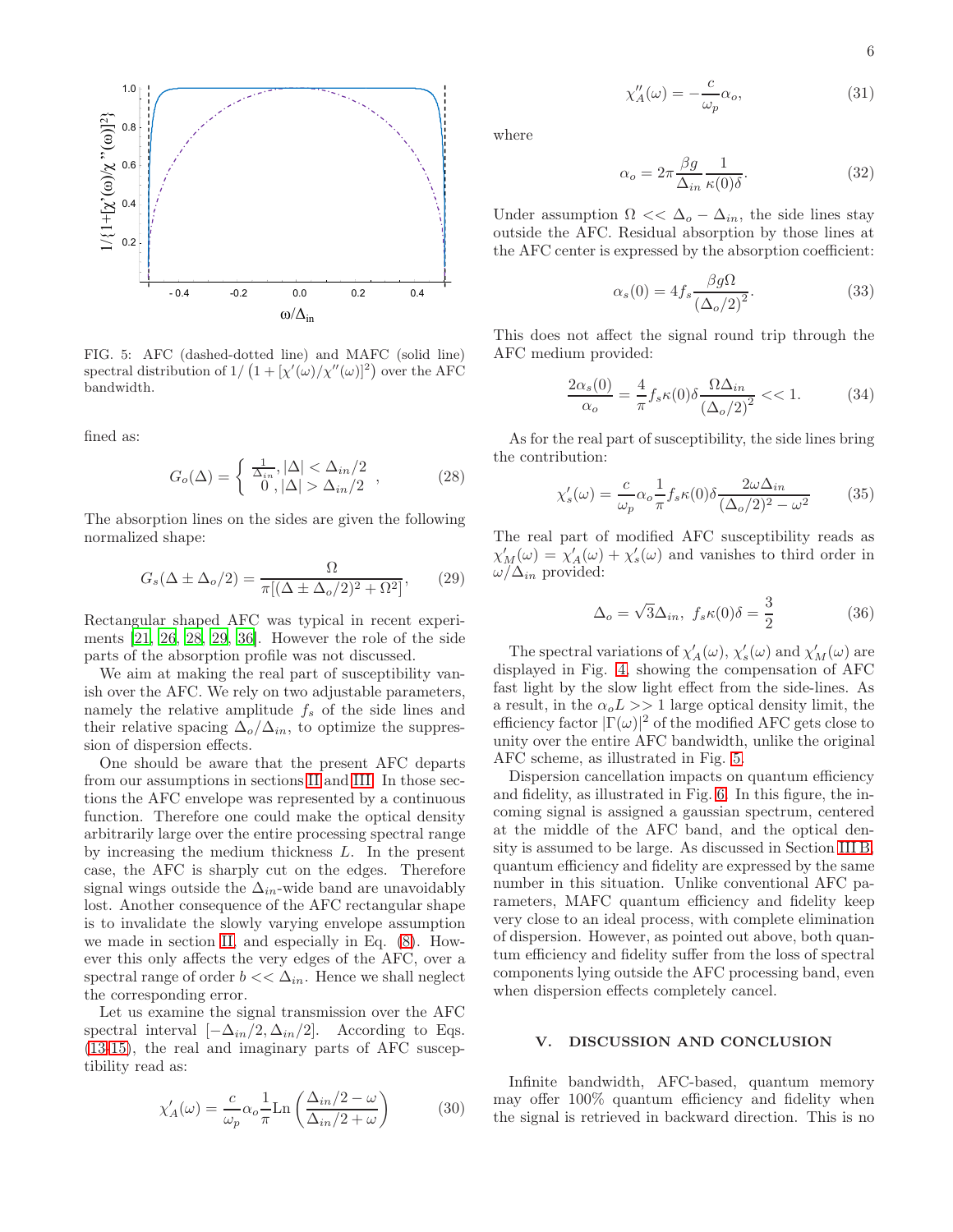

<span id="page-6-22"></span>FIG. 6: Gaussian signal recovery. Quantum efficiency and/or fidelity are displayed as a function of the signal spectrum FWHM, normalized to the AFC bandwidth. AFC (dasheddotted line) and MAFC (solid line) expected accomplishments are displayed together with perfect operation result (dotted line), with complete elimination of dispersion.

longer true when the memory spectral width is limited. Since the dispersive part of susceptibility no longer vanishes, the retrieved signal is no longer spatially phase-

- <span id="page-6-0"></span>[1] E. Hahn, Phys. Rev. 80, 580 (1950).
- [2] U. Kopvil'em and V. Nagibarov, Fiz. Metall. Metalloved. 2, 313 (1963), (in Russian).
- <span id="page-6-1"></span>[3] N. A. Kurnit, I. D. Abella, and S. R. Hartmann, Phys. Rev. Lett. 13, 567 (1964).
- <span id="page-6-2"></span>[4] S. Fernbach and W. Proctor, J. Appl. Phys. 26, 170 (1955).
- [5] S. O. Elyutin, S. M. Zakharov, and E. A. Manykin, Sov. Phys. JETP 49, 421 (1979), (Zh. Eksp. Teor. Fiz. 76 835-845 (1979)).
- [6] V. A. Zuikov, V. V. Samartsev, and R. G. Usmanov, JETP Lett. 32, 270 (1980), (Pis. Zh. Eksp. Teor. Fiz. 32, 293 (1980)).
- <span id="page-6-3"></span>[7] T. Mossberg, Opt. Lett. 7, 77 (1982).
- <span id="page-6-4"></span>[8] A. I. Lvovsky, B. C. Sanders, and W. Tittel, Nat. Photon. 3, 706 (2009).
- [9] W. Tittel, M. Afzelius, T. Chanelière, R. L. Cone, S. Kröll, S. A. Moiseev, and M. Sellars, Laser Phot. Rev. 4, 244 (2010).
- <span id="page-6-5"></span>[10] C. Simon, M. Afzelius, J. Appel, A. B. de la Giroday, S. J. Dewhurst, N. Gisin, C. Y. Hu, F. Jelezko, S. Kroll, J. H. Muller, et al., Eur. Phys. J. D 58, 1 (2010).
- <span id="page-6-6"></span>[11] S. A. Moiseev and S. Kröll, Phys. Rev. Lett. 87, 173601 (2001).
- [12] S. A. Moiseev, V. F. Tarasov, and B. S. Ham, J. Opt. B: Quantum Semiclass. Opt. 5, 497 (2003).
- [13] M. Nilsson and S. Kroll, Opt. Commun. 247, 393 (2005).
- <span id="page-6-7"></span>[14] B. Kraus, W. Tittel, N. Gisin, M. Nilsson, S. Kröll, and J. I. Cirac, Phys. Rev. A 73, 020302 (2006).
- <span id="page-6-8"></span>[15] A. L. Alexander, J. J. Longdell, M. J. Sellars, and N. B. Manson, Phys. Rev. Lett. 96, 043602 (2006).
- <span id="page-6-12"></span>[16] G. Hétet, J. J. Longdell, A. L. Alexander, P. K. Lam,

matched to the atomic coherences. In contrast with CRIB, the mismatching accumulated during the storage step is not compensated during the recovery stage, which reveals the intrinsic non-reversibility of AFC.

After demonstrating these features, we have proposed a modified AFC scheme that restores spatial phase matching and reversibility. By setting absorption lines on the sides of the AFC, we reduce the group velocity. Hence, the superluminal effect caused by the AFC itself is cancelled by a slow light effect.

The analysis, and the method to cure non-reversibility, could be extended to recently proposed photon echo [\[23](#page-6-23)– [25](#page-6-15)] or Raman echo [\[17,](#page-6-9) [37–](#page-7-6)[40\]](#page-7-7) QM schemes based on persistent inhomogeneous broadening.

### VI. ACKNOWLEDGMENTS

SAM would like to thank Université Paris Sud for helping to support his visit to Laboratoire Aimé Cotton and for the hospitality shown to him during his visit. SAM also acknowledges the support from Russian Foundation for Basic Research through grant  $# 10-02-01348$ .

and M. J. Sellars, Phys. Rev. Lett. 100, 023601 (2008).

- <span id="page-6-9"></span>[17] G. Hétet, M. Hosseini, B. M. Sparkes, D. Oblak, P. K. Lam, and B. C. Buchler, Opt. Lett. 33, 2323 (2008).
- <span id="page-6-10"></span>[18] M. P. Hedges, J. J. Longdell, Y. Li, and M. J. Sellars, Nature 465, 1052 (2010).
- <span id="page-6-11"></span>[19] M. Hosseini, B. M. Sparkes, P. Lam, and B. Buchler, Nat. Commun. 2, 174 (2011).
- <span id="page-6-13"></span>[20] S. A. Moiseev and N. M. Arslanov, Phys. Rev. A 78, 023803 (2008).
- <span id="page-6-14"></span>[21] H. de Riedmatten, M. Afzelius, M. U. Staudt, C. Simon, and N. Gisin, Nature 456, 773 (2008).
- <span id="page-6-21"></span>[22] M. Afzelius, C. Simon, H. de Riedmatten, and N. Gisin, Phys. Rev. A 79, 052329 (2009).
- <span id="page-6-23"></span>[23] S. A. Moiseev, Phys. Rev. A 83, 012307 (2011).
- [24] D. L. McAuslan, P. M. Ledingham, W. R. Naylor, S. E. Beavan, M. P. Hedges, M. J. Sellars, and J. J. Longdell, Phys. Rev. A 84, 022309 (2011).
- <span id="page-6-15"></span>[25] V. Damon, M. Bonarota, A. Louchet-Chauvet, T. Chanelière, and J.-L. Le Gouët (2011), to appear in New J. Phys.
- <span id="page-6-16"></span>[26] I. Usmani, M. Afzelius, H. de Riedmatten, and N. Gisin, Nat. Commun. 1, 12 (2010).
- <span id="page-6-17"></span>[27] M. Bonarota, J. L. Le Gouët, and T. Chanelière, New J. Phys. 13, 013013 (2011).
- <span id="page-6-18"></span>[28] C. Clausen, I. Usmani, F. Bussières, N. Sangouard, M. Afzelius, H. de Riedmatten, and N. Gisin, Nature 469, 508 (2011).
- <span id="page-6-19"></span>[29] E. Saglamyurek, N. Sinclair, J. Jin, J. A. Slater, D. Oblak, F. Bussières, M. George, R. Ricken, W. Sohler, and W. Tittel, Nature 469, 512 (2011).
- <span id="page-6-20"></span>[30] L. Wang, A. Kuzmich, and A. Dogariu, Nature 406, 277  $(2000).$